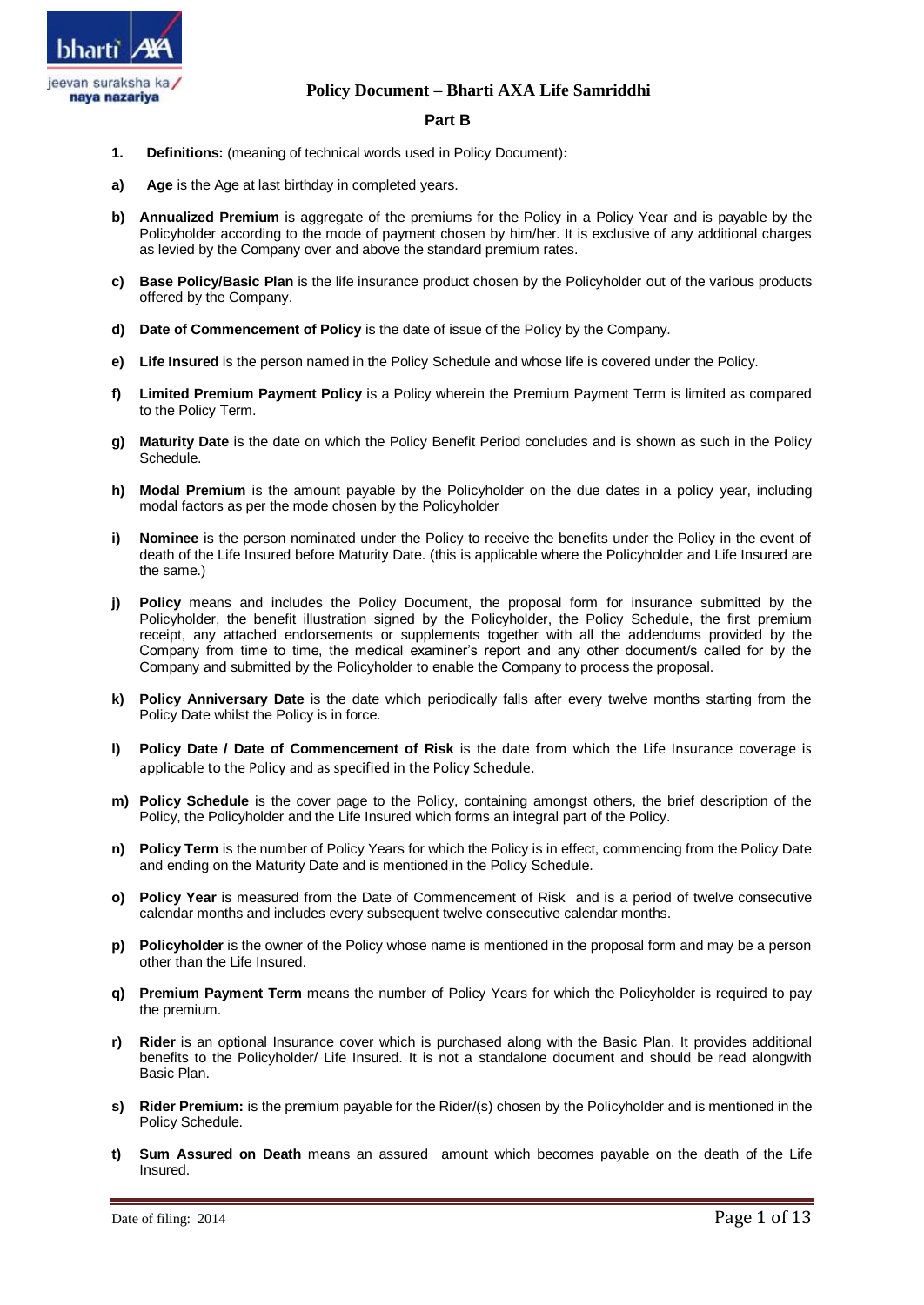

- **u) Sum Assured on Maturity** means the guaranteed amount which becomes payable on the maturity of the Policy.
- **v) The Company /Company** means Bharti AXA Life Insurance Company Limited.
- **w) You/Your/Yours** refers to the Policyholder and shall also include the Life Insured, where the Policyholder and Life Insured are different persons.

\*\***The terms defined above shall also act as a reference guide to the Policy document in terms of IRDA Circular No. IRDA/LIFE/CIR/MISC/050/03/2013 dated 12 March 2013'**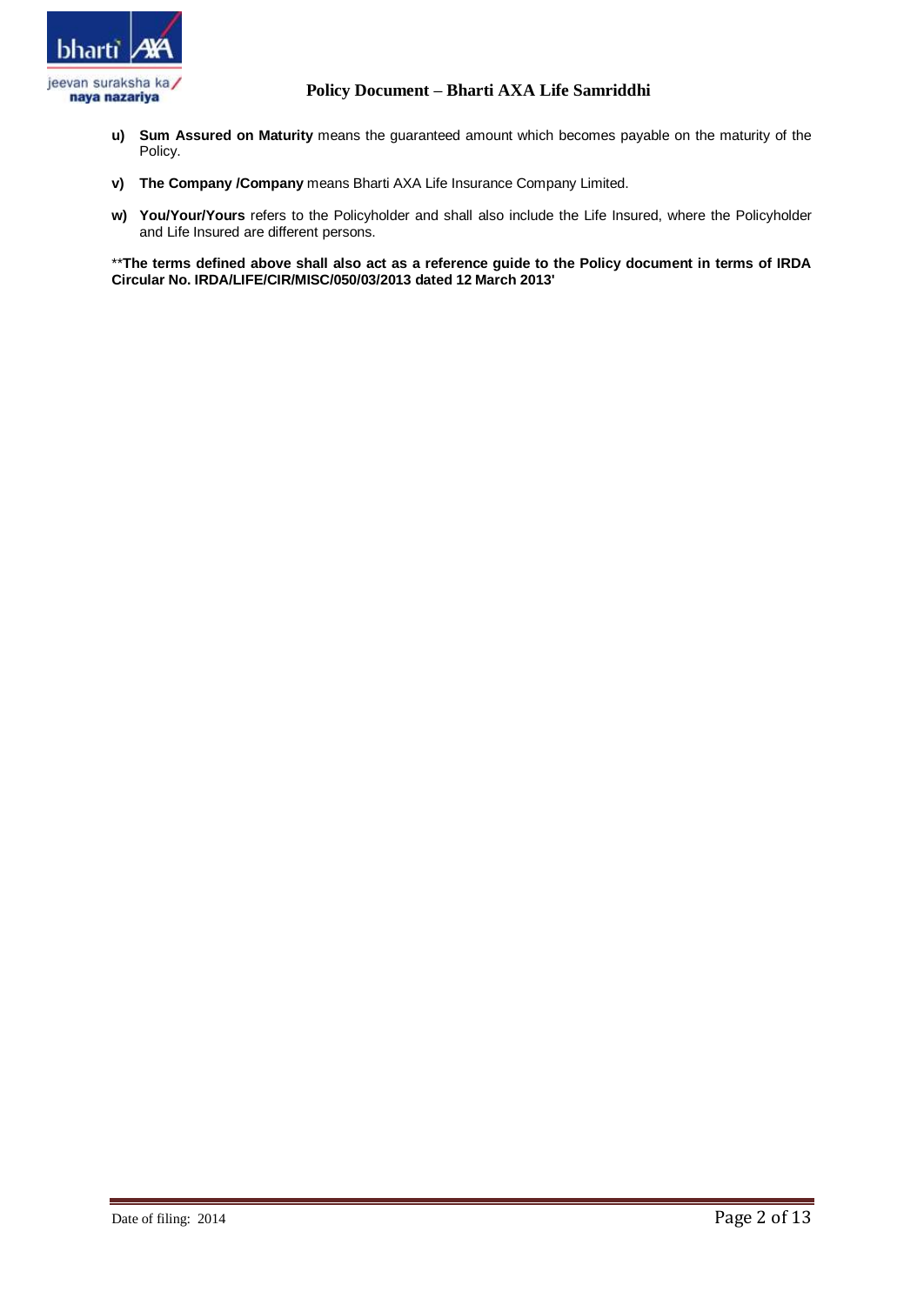

### **PART C**

### **Benefits payable**

#### **1. Death Benefit**

In case of unfortunate event of death of the Life Insured during the Policy Term, the sum of the following benefits will be payable to the Nominee, subject to Policy being in force.

- a) Sum Assured on Death;
- b) Accrued Non-Guaranteed Annual Simple Reversionary Bonus;
- c) Non-Guaranteed Terminal Bonus

The Sum Assured on Death cover will be the higher of:

- a) Sum Assured on Maturity or
- b) 11 times Annualized Premium

However, the death benefit payable shall never be lower than 105% of all premiums paid (excluding any additional charges as levied by the Company over and above the standard premium rates).

In the event of death of the Life Insured (where the Policyholder and Life Insured are same):-

- a. during the grace period allowed for payment of due premium:- the Death Benefit (after deducting the unpaid due Premium) shall be payable
- b. while the policy is in lapse status:- no benefit shall be payable
- c. when the policy is in paid up status:- Paid up value as specified in Part D sub section 2B be payable

During the term of the Policy, on death of the Policyholder (where the Policyholder and Life Insured are different), the Legal heirs of the Policyholder may succeed the erstwhile Policyholder. If none of the Legal heirs are willing to become the Policyholder therein, then the surrender value as applicable will be paid in accordance with the relevant provisions of the Policy to the legal heirs or to the person/s entitled to receive the same as per law and accordingly all Policy benefits shall stand extinguished.

#### **2. Maturity Benefit**

If the Life Insured survives till the Maturity date of the Policy and that all premiums are duly paid, then 100% of Sum Assured on Maturity along with accrued Non Guaranteed Annual Simple Reversionary Bonus and Non Guaranteed Terminal Bonus, will be paid to the Policyholder.

#### **3. Non Guaranteed Benefits**

The Company may declare Non Guaranteed Annual Simple Reversionary Bonus rate at the end of every financial year in accordance with its internal guidelines.

**Non Guaranteed Annual Simple Reversionary bonus** is payable if all premiums are duly paid by the Policyholder till the date of declaration of bonus. The rate of bonus is not guaranteed. The Non Guaranteed Annual Simple Reversionary Bonus is declared as a percentage of Sum Assured on Maturity and is calculated at a simple rate of interest. It shall accrue to the Policy on the Policy Anniversary Date immediately following the date of its declaration and will be payable on Maturity Date or in the event of death of the Life Insured, whichever is earlier.

**Non Guaranteed Terminal Bonus** will be payable in the event of death of the Life Insured or on Maturity date of the Policy. Non Guaranteed Terminal Bonus is a percentage of accrued Non Guaranteed Annual Simple Reversionary bonus. In case of surrender of the Policy, the surrender value calculated on the accrued bonuses will be payable.

## **4. Surrender**

The Policy shall acquire a surrender value and the surrender can be effected:-

- after the payment of two consecutive Annualized Premiums (for premium payment term of 5 years) and
- after payment of three consecutive Annualized Premiums (for all other premium payment terms.)

On surrender of the Policy a lump sum amount equal to Guaranteed Surrender Value as defined in Part D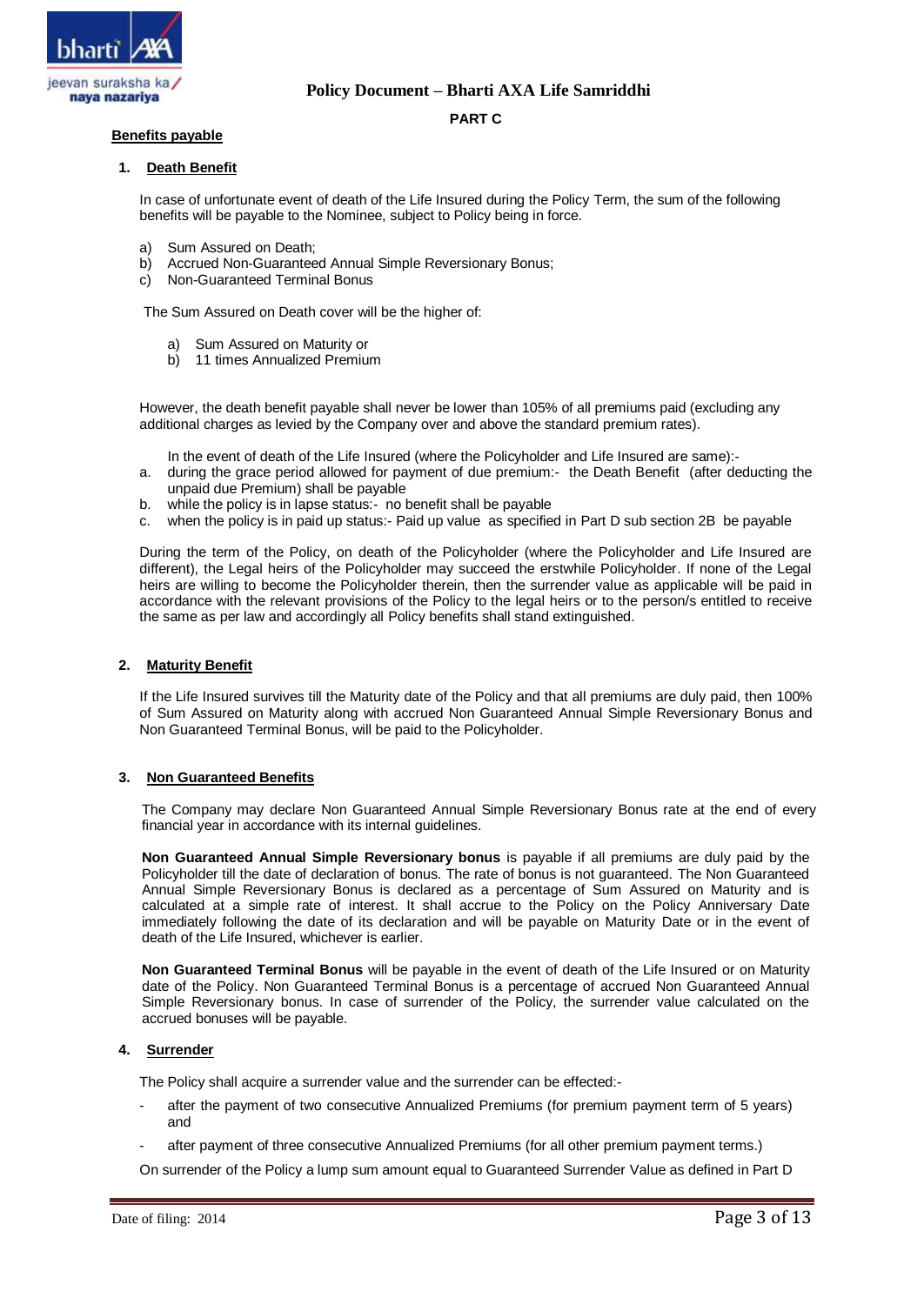

section 3A will be paid to the Policyholder, and the Policy gets terminated. The Company shall declare special surrender value as defined in Part D section 3B, at such other rates not less than the Guaranteed Surrender Value. These rates are not guaranteed and will be declared by the Company from time to time, subject to prior approval from IRDA. The Special Surrender Value shall always be greater than or equal to the Guaranteed Surrender Value.

# **5. Grace Period**

Grace period is the time extended by the Company to facilitate the Policyholder to pay the unpaid premium, in case the premium/s had not been paid as on the due date. The Policyholder gets 30 days Grace Period to pay the premium which falls due and the benefits under the policy remain unaltered during this period.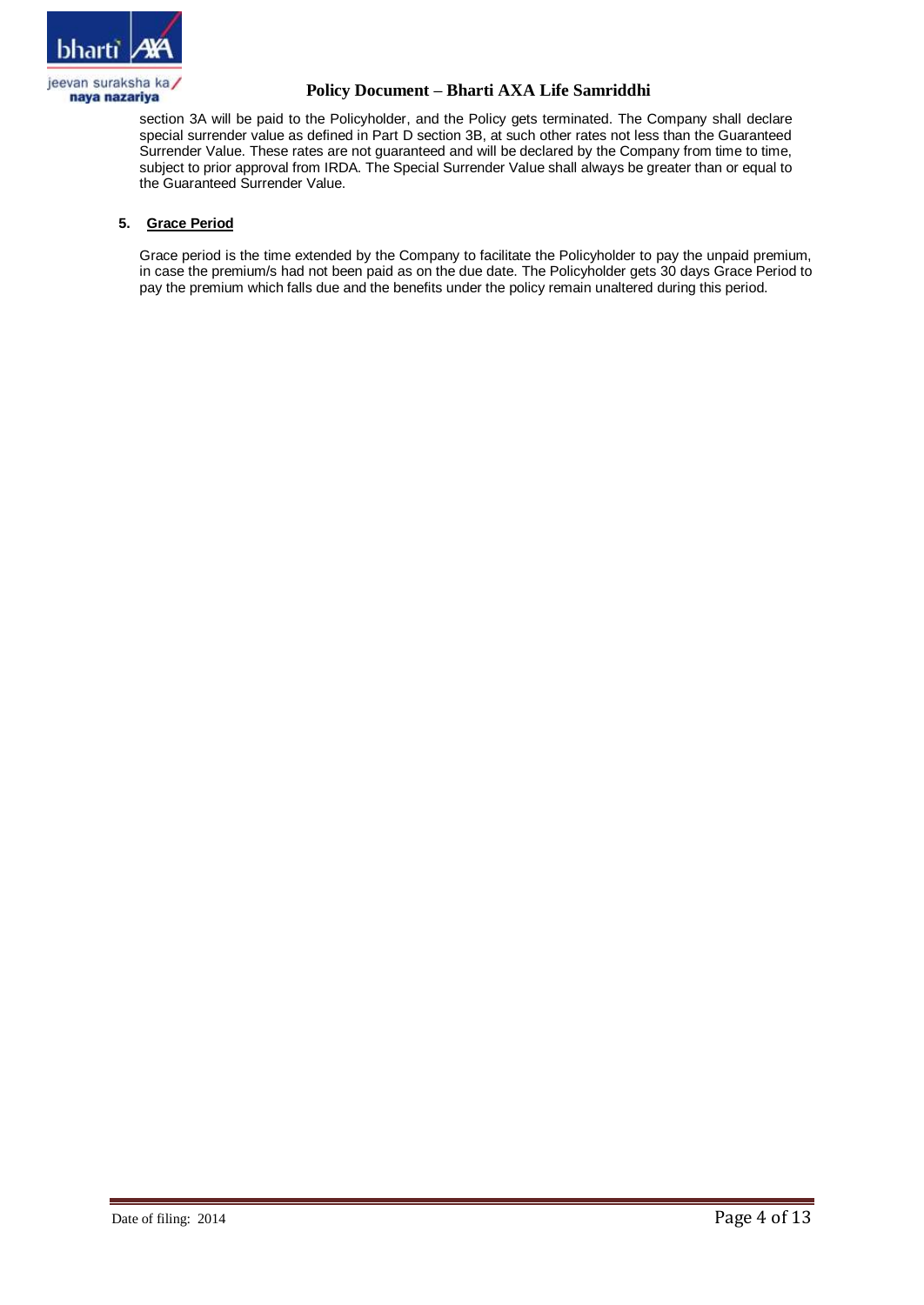

### **PART D**

## **1. Free Look Period**

If Policyholder disagrees with any of the terms and conditions of the Policy, there is an option to return the original Policy along with a letter stating reason/s within 15 days of receipt of the Policy. in case of offline Policy and within 30 days of receipt of the Policy in case of Policy sourced through distance marketing. The Policy will accordingly be cancelled and the Company will refund an amount equal to the Premium paid and may deduct a proportionate risk premium for the period on cover, the medical expenses incurred by the Company (if any) and the stamp duty charges. All rights under this Policy shall stand extinguished immediately on cancellation of the Policy under the free look option.

If the Policy is opted through Insurance Repository (IR), the computation of the said Free Look Period will be as stated below:-

For existing e-Insurance Account: Computation of the said Free Look Period will commence from the date of delivery of the e mail confirming the credit of the Insurance policy by the IR.

For New e-Insurance Account: If an application for e-Insurance Account accompanies the proposal for insurance, the date of receipt of the 'welcome kit' from the IR with the credentials to log on to the e-Insurance Account(e IA) or the delivery date of the email confirming the grant of access to the eIA or the delivery date of the email confirming the credit of the Insurance policy by the IR to the eIA, whichever is later shall be reckoned for the purpose of computation of the free look period.

### **2. Discontinuance of due premiums**

### **a. Lapsation of Policy**

If two consecutive Annualized Premiums have not been paid for a Premium Payment term of 5 years and three consecutive Annualized Premiums have not been paid for all other premium payment terms within the respective grace period allowed, then the Policy will lapse with effect from the date of such unpaid premium. Lapsation of the Policy shall extinguish all the rights and benefits which the Policyholder is entitled to under the Policy.

### **b. Paid Up Policy**

If the Policyholder has paid at least two Annualized Premiums for a Premium Payment term of 5 years and three Annualized Premiums for all other Premium Payment Terms and has not paid any further premiums due to any reason, the Policy will automatically be converted into paid up. Once the Policy becomes paid up the benefits will be reduced to a paid up value which will be payable either on death, on maturity or on surrender of the Policy. However, the Policy holder has the option to surrender a Paid Up Policy and the benefits payable in case of surrender of a Paid up Policy is defined in this section below.

The Paid up value of your Policy payable on Maturity, Death and surrender will be calculated as below:

Paid up value on Maturity = Number of Premiums paid X Sum Assured on Maturity Premium Payment Term

Paid up value on Death = Number of Premiums paid X Sum Assured on death Premium Payment Term

In event of Maturity of Paid up policy, the Paid up value on maturity (as mentioned above) plus the accrued reversionary bonuses (as on the date the policy becomes paid up), will be paid to the Policyholder.

In event of Death of the Life Insured under Paid up policy, the Paid up value on death of the life Insured (as mentioned above) plus the accrued reversionary bonuses, will be paid to the Nominee or Policyholder as the case may be.

In event of surrender of Paid up Policy, the Paid up value on surrender as mentioned below, will be paid to the Policyholder.

Paid Up value on surrender

**= (**Paid Up Value on Maturity \* special surrender value factor**)**

+

(Accrued Bonus till the date of Paid Up \* Surrender Value Factor for Bonuses)

### **3. Surrender Benefits**

## **a. Guaranteed Surrender Value**

The policy acquires a surrender value: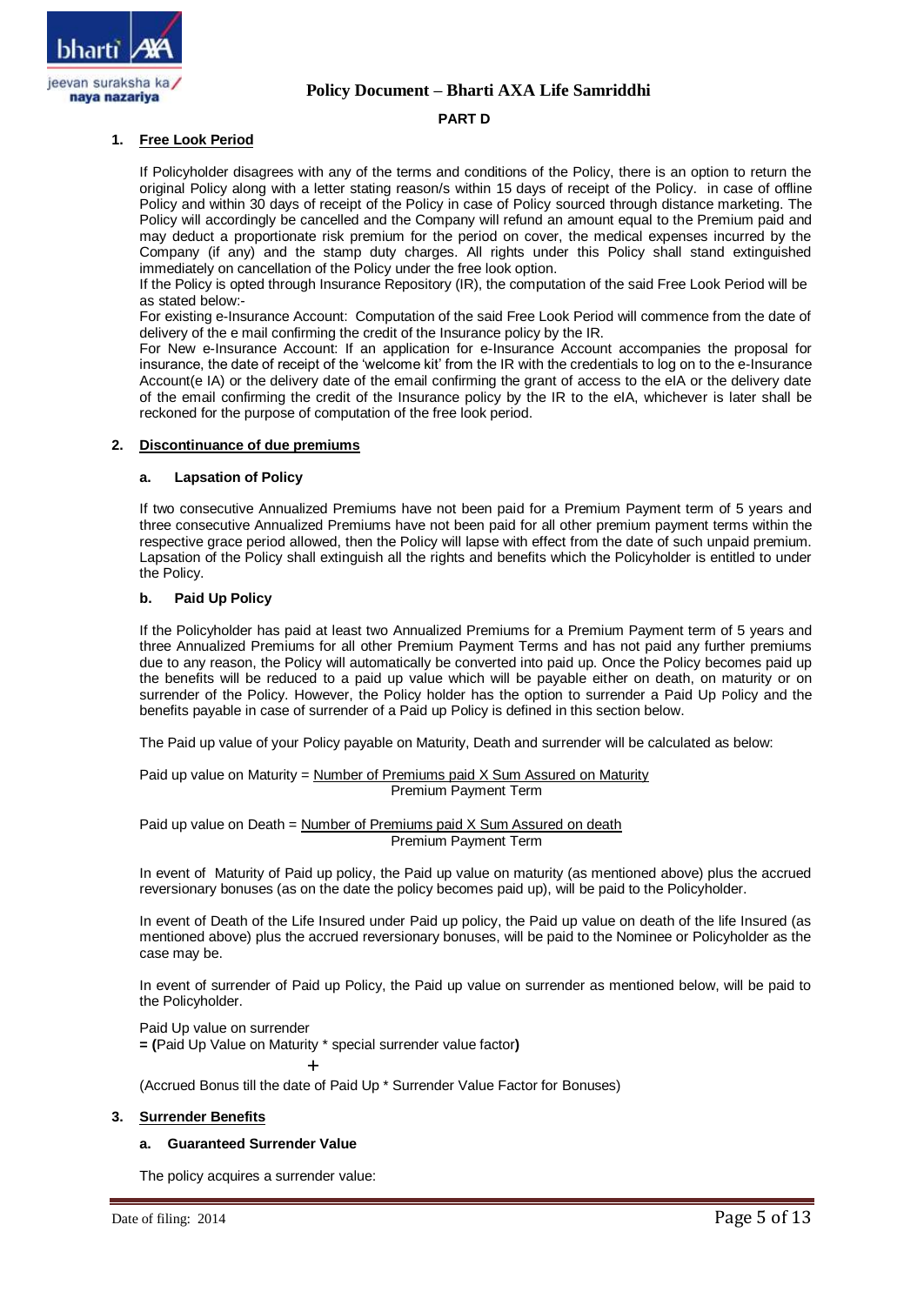

- after the payment of two consecutive Annualized Premiums where the Premium Payment term is for 5 years and

- after the payment of three consecutive Annualized Premiums for all other premium payment terms. The guaranteed surrender value factors as a percentage of cumulative premiums paid are as mentioned in the table below:

| <b>Premium Payment Term/</b><br><b>Policy Year</b> | $\overline{5}$<br><b>Years</b> | 10<br>years    | 12<br><b>Years</b>       | 15<br>years              | 20<br>years              | 25<br>years    | 30<br>years              | 35<br>years    |
|----------------------------------------------------|--------------------------------|----------------|--------------------------|--------------------------|--------------------------|----------------|--------------------------|----------------|
| 1                                                  | $\blacksquare$                 | $\blacksquare$ | $\blacksquare$           | $\blacksquare$           | $\overline{\phantom{a}}$ | $\blacksquare$ | $\overline{\phantom{a}}$ |                |
| $\overline{2}$                                     | 30%                            | $\blacksquare$ | $\overline{\phantom{a}}$ | $\blacksquare$           | $\blacksquare$           | $\blacksquare$ | $\blacksquare$           | $\overline{a}$ |
| 3                                                  | 30%                            | 30%            | 30%                      | 30%                      | 30%                      | 30%            | 30%                      | 30%            |
| 4                                                  | 50%                            | 50%            | 50%                      | 50%                      | 50%                      | 50%            | 50%                      | 50%            |
| 5 <sub>5</sub>                                     | 50%                            | 50%            | 50%                      | 50%                      | 50%                      | 50%            | 50%                      | 50%            |
| $6\phantom{1}$                                     | 50%                            | 50%            | 50%                      | 50%                      | 50%                      | 50%            | 50%                      | 50%            |
| $\overline{7}$                                     | 55%                            | 55%            | 50%                      | 50%                      | 50%                      | 50%            | 50%                      | 50%            |
| 8                                                  | 65%                            | 65%            | 50%                      | 50%                      | 50%                      | 50%            | 50%                      | 50%            |
| 9                                                  | 65%                            | 65%            | 50%                      | 50%                      | 50%                      | 50%            | 50%                      | 50%            |
| 10                                                 | 75%                            | 75%            | 55%                      | 55%                      | 55%                      | 55%            | 50%                      | 50%            |
| 11                                                 | $\blacksquare$                 | $\blacksquare$ | 55%                      | 55%                      | 55%                      | 55%            | 55%                      | 50%            |
| 12                                                 | $\overline{\phantom{a}}$       | $\blacksquare$ | 55%                      | 55%                      | 55%                      | 55%            | 55%                      | 50%            |
| 13                                                 | $\blacksquare$                 | $\blacksquare$ | 55%                      | 60%                      | 55%                      | 55%            | 55%                      | 55%            |
| 14                                                 | $\blacksquare$                 | $\blacksquare$ | 55%                      | 60%                      | 55%                      | 55%            | 55%                      | 55%            |
| 15                                                 | ä,                             | $\blacksquare$ | 60%                      | 75%                      | 60%                      | 60%            | 55%                      | 55%            |
| 16                                                 | $\Box$                         | $\blacksquare$ | 60%                      | $\blacksquare$           | 60%                      | 60%            | 55%                      | 55%            |
| 17                                                 | $\Box$                         | $\blacksquare$ | 60%                      | $\blacksquare$           | 60%                      | 60%            | 55%                      | 55%            |
| 18                                                 | $\blacksquare$                 | $\blacksquare$ | 60%                      | $\blacksquare$           | 60%                      | 60%            | 55%                      | 55%            |
| 19                                                 | $\blacksquare$                 | $\blacksquare$ | 60%                      | $\blacksquare$           | 60%                      | 60%            | 60%                      | 60%            |
| 20                                                 | $\overline{a}$                 | $\blacksquare$ | 75%                      | $\blacksquare$           | 75%                      | 60%            | 60%                      | 60%            |
| 21                                                 | $\overline{a}$                 | $\overline{a}$ |                          | $\overline{a}$           |                          | 65%            | 60%                      | 60%            |
| 22                                                 | $\overline{a}$                 | ÷.             | $\overline{a}$           | $\overline{a}$           | $\frac{1}{2}$            | 65%            | 60%                      | 60%            |
| 23                                                 | L.                             |                |                          | $\overline{a}$           | $\overline{a}$           | 65%            | 65%                      | 60%            |
| 24                                                 | $\overline{a}$                 |                | $\overline{a}$           | $\overline{a}$           | $\frac{1}{2}$            | 65%            | 65%                      | 60%            |
| 25                                                 | $\blacksquare$                 | $\blacksquare$ | $\blacksquare$           | L,                       | $\blacksquare$           | 75%            | 65%                      | 65%            |
| 26                                                 | $\blacksquare$                 | $\blacksquare$ | $\blacksquare$           | $\overline{a}$           | $\overline{a}$           |                | 65%                      | 65%            |
| 27                                                 | $\overline{a}$                 | ÷.             | $\blacksquare$           | $\overline{a}$           | $\overline{\phantom{a}}$ | $\blacksquare$ | 65%                      | 65%            |
| 28                                                 | $\overline{a}$                 | $\blacksquare$ | $\blacksquare$           | $\blacksquare$           | $\blacksquare$           | $\blacksquare$ | 70%                      | 65%            |
| 29                                                 | $\blacksquare$                 | $\blacksquare$ | $\overline{\phantom{a}}$ | $\blacksquare$           | $\blacksquare$           | $\blacksquare$ | 70%                      | 65%            |
| 30                                                 | $\blacksquare$                 | $\blacksquare$ | $\mathbf{r}$             | $\blacksquare$           | $\blacksquare$           | $\blacksquare$ | 75%                      | 70%            |
| 31                                                 | $\blacksquare$                 | $\blacksquare$ | $\blacksquare$           | $\blacksquare$           | $\overline{\phantom{a}}$ | $\blacksquare$ | $\frac{1}{2}$            | 70%            |
| 32                                                 | $\blacksquare$                 | $\blacksquare$ | $\blacksquare$           | $\overline{\phantom{a}}$ | $\Box$                   | $\blacksquare$ | $\overline{\phantom{a}}$ | 70%            |
| 33                                                 | $\blacksquare$                 | $\mathbf{r}$   | $\blacksquare$           | $\blacksquare$           | $\Box$                   | $\blacksquare$ | $\blacksquare$           | 70%            |
| 34                                                 | $\blacksquare$                 | $\blacksquare$ | $\blacksquare$           | $\blacksquare$           | $\blacksquare$           | $\blacksquare$ | $\blacksquare$           | 70%            |
| 35                                                 | $\blacksquare$                 | $\blacksquare$ | $\overline{\phantom{0}}$ | $\overline{\phantom{a}}$ | $\blacksquare$           | $\blacksquare$ | $\overline{\phantom{a}}$ | 75%            |

#### **b. Surrender Value on Bonus:**

The Surrender Value rates for bonus (per 1000 of accrued Non Guaranteed Annual Simple Reversionary Bonus) are as defined in the table below: (subject to revision)

| <b>Premium Payment Term /Policy</b><br>Year | $\overline{5}$<br><b>Years</b> | 10<br>vears | 12 <sup>°</sup><br>Years | 15<br>vears | 20<br>years | 25<br>years | 30<br>years | 35<br>years |
|---------------------------------------------|--------------------------------|-------------|--------------------------|-------------|-------------|-------------|-------------|-------------|
|                                             | 0                              |             |                          |             | 0           |             |             |             |
| $\overline{2}$                              | 156                            |             |                          | 62          |             |             |             |             |
| 3                                           | 253                            | 169         | 35                       | 100         | 37          | 13          |             |             |
| 4                                           | 364                            | 243         | 51                       | 143         | 53          | 19          | 9           |             |
| 5                                           | 491                            | 328         | 69                       | 192         | 71          | 26          | 12          |             |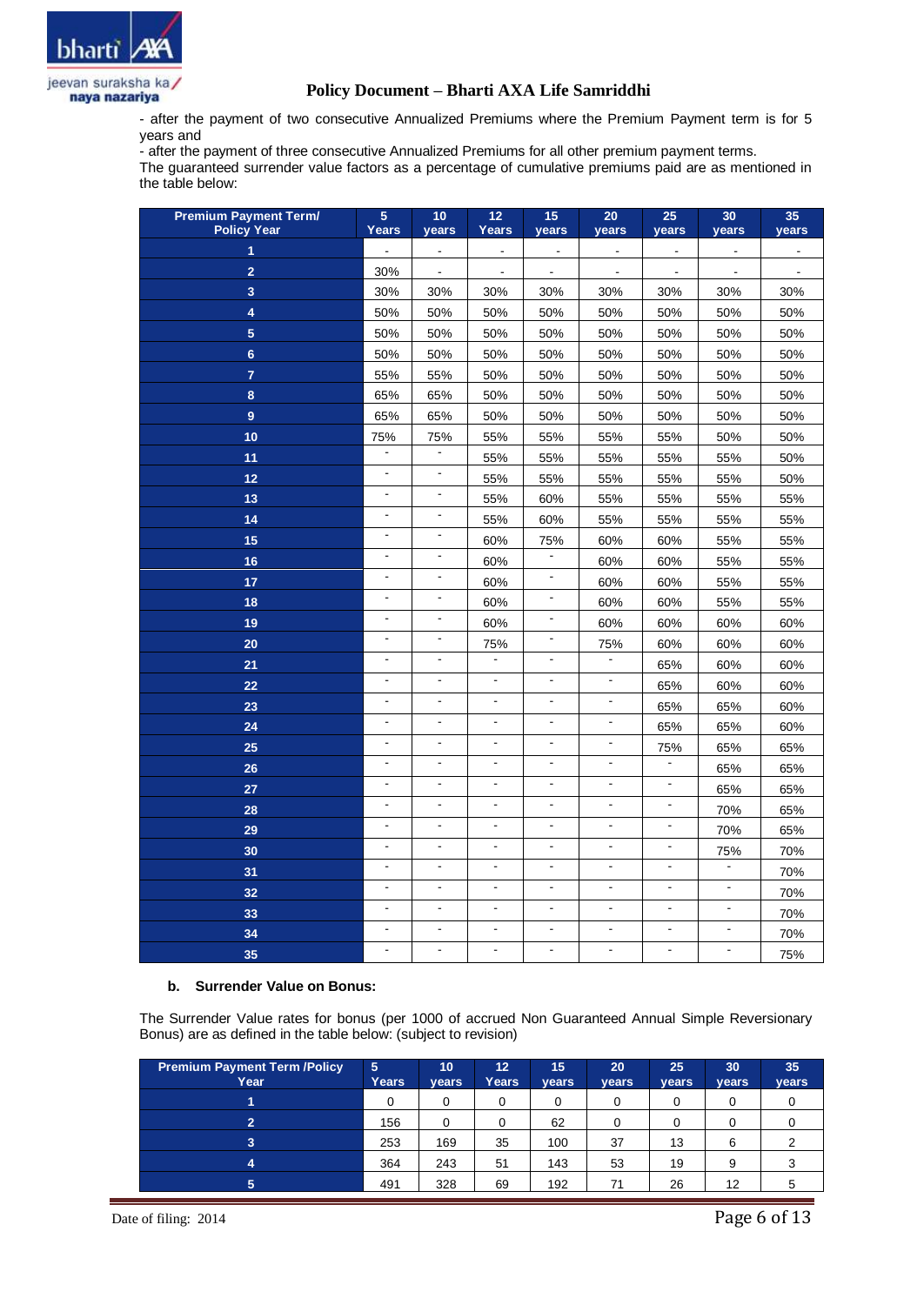

| $\bf 6$        | 565                      | 426                      | 90                       | 248                      | 91             | 33                       | 16                       | 6    |
|----------------|--------------------------|--------------------------|--------------------------|--------------------------|----------------|--------------------------|--------------------------|------|
| $\overline{7}$ | 651                      | 540                      | 114                      | 312                      | 115            | 42                       | 20                       | 8    |
| 8              | 750                      | 671                      | 142                      | 357                      | 142            | 53                       | 25                       | 10   |
| 9              | 866                      | 823                      | 174                      | 410                      | 173            | 64                       | 31                       | 12   |
| 10             | 1000                     | 1000                     | 210                      | 471                      | 208            | 78                       | 38                       | 15   |
| 11             | $\blacksquare$           | $\overline{\phantom{a}}$ | 253                      | 543                      | 249            | 94                       | 45                       | 18   |
| 12             | $\blacksquare$           | $\blacksquare$           | 303                      | 629                      | 296            | 113                      | 54                       | 21   |
| 13             | $\blacksquare$           | $\blacksquare$           | 350                      | 731                      | 340            | 134                      | 64                       | 26   |
| 14             | $\blacksquare$           | $\overline{\phantom{a}}$ | 404                      | 852                      | 392            | 159                      | 76                       | 30   |
| 15             | $\blacksquare$           | $\blacksquare$           | 468                      | 1000                     | 453            | 188                      | 89                       | 36   |
| 16             | $\blacksquare$           | $\blacksquare$           | 543                      | $\blacksquare$           | 526            | 222                      | 105                      | 42   |
| 17             | $\blacksquare$           | $\overline{\phantom{a}}$ | 631                      | $\overline{\phantom{a}}$ | 613            | 262                      | 123                      | 49   |
| 18             | $\blacksquare$           | $\blacksquare$           | 734                      | $\blacksquare$           | 718            | 309                      | 144                      | 58   |
| 19             | $\overline{\phantom{a}}$ | $\blacksquare$           | 856                      | $\overline{\phantom{a}}$ | 844            | 364                      | 169                      | 68   |
| 20             | $\blacksquare$           | $\blacksquare$           | 1000                     | $\overline{\phantom{a}}$ | 1000           | 430                      | 198                      | 79   |
| 21             | $\blacksquare$           | $\overline{\phantom{a}}$ | $\blacksquare$           | $\blacksquare$           | $\blacksquare$ | 507                      | 231                      | 93   |
| 22             | $\blacksquare$           | $\blacksquare$           | ä,                       | ä,                       | $\Box$         | 599                      | 271                      | 109  |
| 23             | $\blacksquare$           | $\overline{\phantom{a}}$ | $\blacksquare$           | $\blacksquare$           | $\Box$         | 709                      | 317                      | 127  |
| 24             | $\mathbb{Z}^2$           | $\frac{1}{2}$            | $\blacksquare$           | ä,                       | $\blacksquare$ | 841                      | 372                      | 149  |
| 25             | $\blacksquare$           | $\overline{\phantom{a}}$ | $\blacksquare$           | $\blacksquare$           | $\blacksquare$ | 1000                     | 436                      | 175  |
| 26             | $\blacksquare$           | $\frac{1}{2}$            | $\blacksquare$           | $\overline{\phantom{a}}$ | $\blacksquare$ | $\blacksquare$           | 512                      | 206  |
| 27             | $\blacksquare$           | $\overline{\phantom{0}}$ | $\overline{\phantom{a}}$ | $\blacksquare$           | $\blacksquare$ | $\blacksquare$           | 603                      | 242  |
| 28             | $\blacksquare$           | $\blacksquare$           | $\blacksquare$           | $\blacksquare$           | $\blacksquare$ | $\blacksquare$           | 712                      | 286  |
| 29             | $\blacksquare$           | $\blacksquare$           | $\blacksquare$           | $\overline{\phantom{a}}$ | $\Box$         | $\blacksquare$           | 842                      | 339  |
| 30             | $\blacksquare$           | $\overline{\phantom{0}}$ | $\frac{1}{2}$            | $\blacksquare$           | $\blacksquare$ | $\blacksquare$           | 1000                     | 402  |
| 31             | $\blacksquare$           | $\blacksquare$           | $\blacksquare$           | $\blacksquare$           | $\blacksquare$ | $\overline{\phantom{a}}$ | $\blacksquare$           | 478  |
| 32             | $\blacksquare$           | $\overline{\phantom{a}}$ | $\overline{\phantom{a}}$ | $\overline{\phantom{a}}$ | $\blacksquare$ | $\blacksquare$           | $\blacksquare$           | 572  |
| 33             | $\blacksquare$           | $\blacksquare$           | $\overline{\phantom{a}}$ | $\blacksquare$           | $\blacksquare$ | $\blacksquare$           | $\blacksquare$           | 686  |
| 34             | $\blacksquare$           | $\blacksquare$           | $\blacksquare$           | $\blacksquare$           | $\blacksquare$ | $\blacksquare$           | $\blacksquare$           | 826  |
| 35             | $\blacksquare$           | $\blacksquare$           | $\blacksquare$           | $\blacksquare$           | $\blacksquare$ | $\overline{\phantom{a}}$ | $\overline{\phantom{a}}$ | 1000 |
|                |                          |                          |                          |                          |                |                          |                          |      |

### **c. Special Surrender Value:**

The Company may declare Special Surrender values at such other rates not less than the Guaranteed Surrender Values as specified above. These rates are not guaranteed and will be declared by the Company from time to time, subject to prior approval from IRDA.

On surrender of the policy a lump sum amount equal to higher of Special Surrender Value or Guaranteed Surrender Value as defined in the table above, will be paid to the Policyholder.

There will also be additional non guaranteed surrender values that will be declared on the accrued Non Guaranteed Annual Simple Reversionary Bonuses.

Surrender of the Policy shall extinguish all rights and benefits of the Policyholder under the Policy.

The Surrender Value payable will be subject to any statutory or any other restrictions as may be applicable. Surrender of the Policy shall extinguish all rights and benefits of the Policyholder under the Policy.

### **4. Reinstatement**

The Reinstatement shall be as per the Board approved underwriting policy.

The effective date of reinstatement is the date on which the below conditions are satisfied and the risk is accepted by the Company. The reinstatement of the Policy may be on terms different from those applicable to the Policy before it lapsed. The reinstatement will take effect only on it being specifically communicated by the Company.

A Policy which has lapsed may be reinstated for full benefits subject to the following conditions: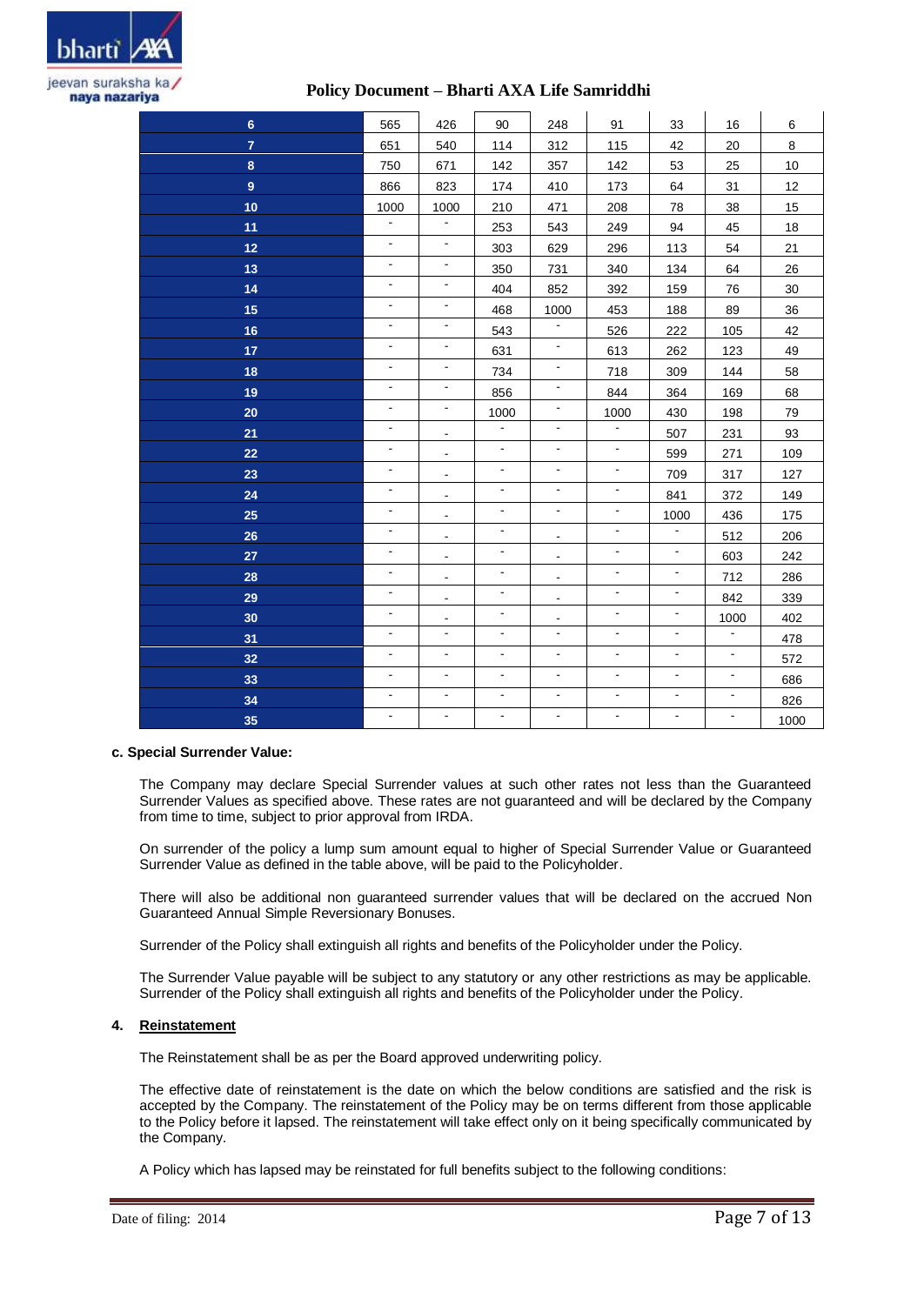

- a) The application for reinstatement is made within two (2) years from the date of first unpaid premium
- b) Satisfactory evidence of insurability of the Life Insured is produced,
- c) Payment of an amount equal to all unpaid premiums together with interest at such rate as the Company may charge for such Reinstatement, as decided by the Company from time to time.
- d) Terms and conditions as may be specified by the Company from time to time.

**If the Policy is in lapsed status:-** In case of death of the Life Insured during the reinstatement period, no benefit is payable.

In the event of survival at the end of reinstatement period and if the Policy is still not reinstated, the Policy shall be terminated and no benefit is payable.

**If the Policy is in paid up status:-** If the Paid up Policy is not reinstated within the period allowed for reinstatement, the Policy shall continue to be in the paid up status and Paid up Value as mentioned in Part D sub section 2B shall become payable at Maturity or on death.

## **5. Suicide**

The Policy shall be void if the Life Insured, whether medically sane or insane, commits suicide resulting in death directly or indirectly as a result of such suicide within

- one year of the Issue Date; or
- b) one year of the date of the latest reinstatement of the Policy.

In the above scenarios, the Company shall make the following payouts:

- in the event of (a) above, the Premium paid towards the Policy as on the date of death will be refunded.
- in the event of (b) above, the higher of 80% of premiums paid till date of death or the Surrender Value as on the date of death will be paid.

## **6. Termination**

The Policy will terminate on the earliest of the following:

- a) At the end of Reinstatement period in case of Lapsed Policy as mentioned in Part D 4
- b) On the date the Company receives application for surrender from the Policyholder
- c) The Maturity Date of the Policy
- d) Upon receipt of written intimation about the death of Life Insured along with a supporting document to the satisfaction of the Company
- e) Acceptance of Freelook request by the Company.

## **7. Claims**

The Company would require the following primary documents in support of a claim at the stage of claim intimation under the Policy:

**For Surrender/ Maturity Benefit**: the original Policy;

**For Death Benefit**: the original Policy (entire book let), death certificate of the Life Insured, Claimant's Statement and KYC Document of Nominee or beneficiary.

The Company is entitled to call for additional documents, if in the opinion of the Company such additional documents are warranted to process the claim.

## **8. Loan**

Loans may be granted by the Company to the Policyholder provided all Premiums due till date of loan application stand paid and policy has acquired Surrender Value. The loan which may be granted shall always be within the applicable Surrender Value of the Policy and shall be subject to the terms and conditions as applicable from time to time:

- The minimum amount of loan for a Policy is Rs.15, 000.
- The maximum amount of loan will not exceed 70% of the acquired Surrender Value.
- The Policyholder shall assign the Policy absolutely to and be held by the Company as security for repayment of the loan and interest/allied charges thereon;
- The loan shall carry interest at the rate specified by the Company at the time of advancing the loan. The interest rate in a policy loan is not fixed and could be reviewed by the Company on 1st of July every year. This interest rate shall not exceed the sum of (5% and the Base lending rate of State Bank of India at the time of declaration.) The current rate of interest on policy loan is 13.38% pa.
- In case the policy is in paid up status, then the outstanding loan amount together with the interest shall not be equal to or exceed the Surrender Value of the Policy at any point of time. In case the outstanding loan amount with interest is greater than or equal to the surrender value, the policy shall stand terminated and all future benefits will cease to exist.
- Other terms and conditions as prescribed by the Insurer from time to time.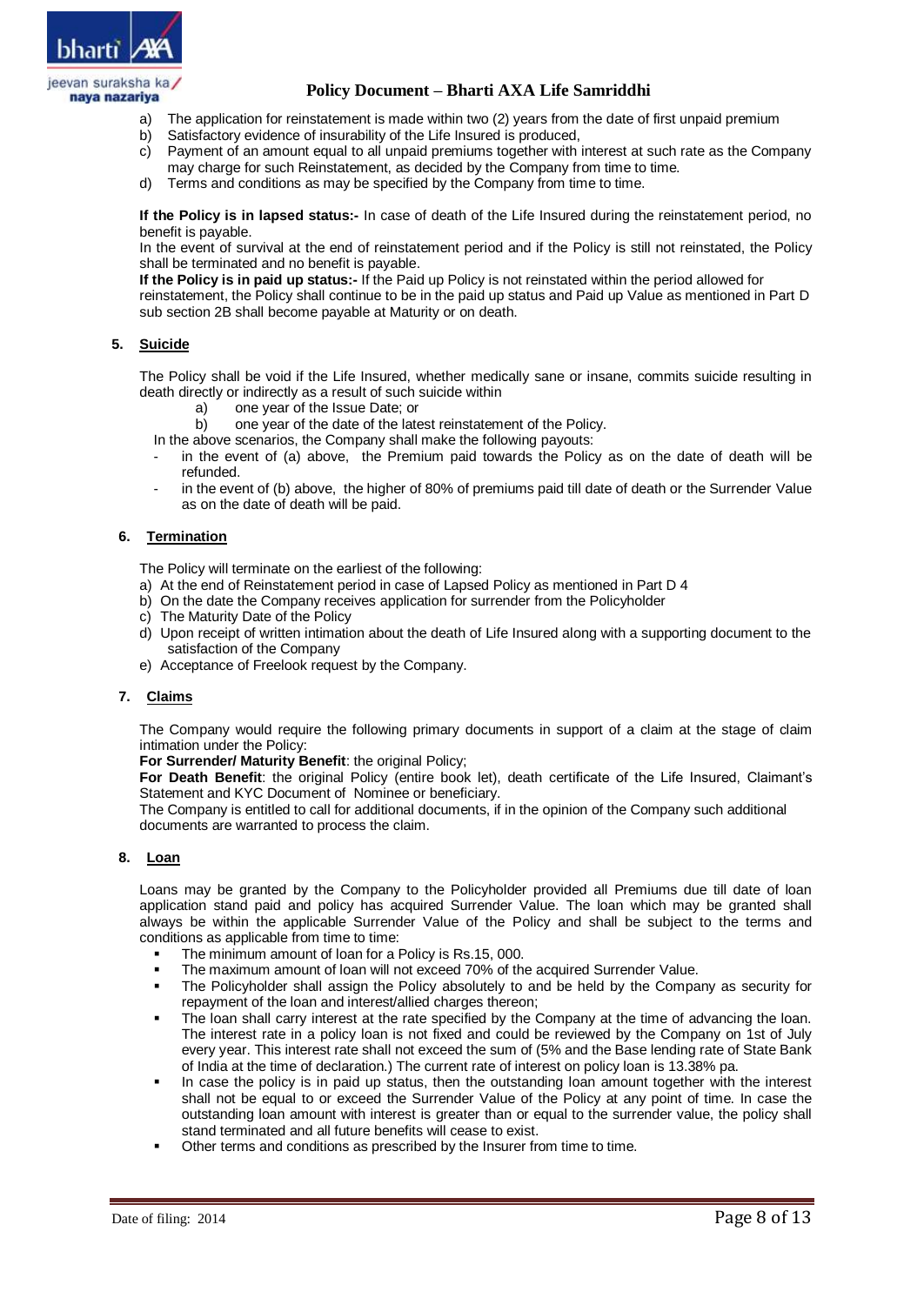

# **9. Policy alterations / Modifications**

Only a duly authorized officer of the Company has the power to effect changes on the Policy/Plan at the request of the Policyholder, subject to the rules of the Company and within the regulatory parameters.

# **PART E**

### **Part E is not applicable to this Policy.**

### **PART F**

#### **1. Misstatement of Age and Gender**

Without prejudice to Section 45 of the Insurance Act, 1938 and other applicable laws in force, if the Life Insured's Age or gender has been misstated, as declared in the proposal, one of the following actions shall be taken:

- a) If the correct Age is higher than the Age declared in the Proposal, the Annualised Premium payable under the Policy shall be altered corresponding to the correct Age of the Life Insured, from the Date of Commencement of Risk and the Policyholder shall pay to the Company the accumulated difference between the original premium as mentioned in the Proposal and such altered premium from the Date of Commencement of Risk up to the date of such payment with interest at such rate and in such manner as per the then prevailing internal guidelines of the Company . If the Policyholder fails to pay the difference of premium with the interest thereon as mentioned above, subject to such other terms and conditions, the Sum Assured will be changed on the basis of correct Age, gender and the premium paid.
- b) If the correct Age of the Life Insured is lower than the Age declared in the Proposal, the Annualised Premium payable under the Policy shall be altered corresponding to the correct Age of Life Insured from the Date of Commencement of Risk and the Company may, at its discretion, refund the accumulated difference between the original premium paid and the altered premium
- c) If in accordance with the correct Age, it is not possible for the Company to alter the terms and conditions of the Policy or the Life Insured does not consent to any alterations proposed by the Company as mentioned above, the Policy shall stand cancelled from the Date of Commencement of Risk and the premium paid shall be refunded subject to the deduction of expenses incurred and payments already made by the Company under the Policy.

## **2. Assignment and Nomination**

The Policyholder has a right to assign the Policy to another person in accordance with Law and in that event the Policyholder will be referred to as "the Assignor" and the person to whom the Policy is assigned "the Assignee". Any request for assignment shall be done in accordance with section 38 of the Insurance Act 1938.

Nominee is the person nominated under the Policy to receive the benefits under the Policy in the event of death of the Life Insured. Nomination or any change in nomination shall be done in accordance with section 39 of the Insurance Act 1938. Any notice of assignment or change in nomination must be notified in writing to the Company and shall take effect only after it is registered and taken on record by the Company. The request for assignment shall be accompanied with the original Policy. The Company will not express any opinion on the validity or legality of the Assignment. Assignment can be done only for the entire Policy.

#### **3. Incorrect information and Non Disclosure**

The Policyholder and the Life Insured under the Policy have an obligation to disclose every fact material for assessment of the risk in connection with issuing the Policy. However, if any of the information provided is incomplete or incorrect, the Company reserves the right to vary the benefits, at the time of payment of such benefit or during the term of the Policy. Further, if there has/had been non disclosure of a material fact, the Company may treat your Policy as void from inception. In case fraud or misrepresentation, the Policy shall be cancelled immediately by paying the surrender value, subject to the fraud or misrepresentation being established by the Company in accordance with Section 45 of the Insurance Act, 1938.

# **4. Taxation**

The tax benefits, if any, on the Policy would be as per the prevailing provisions of the tax laws in India. If required by the relevant legislations prevailing from time to time, the Company will withhold taxes from the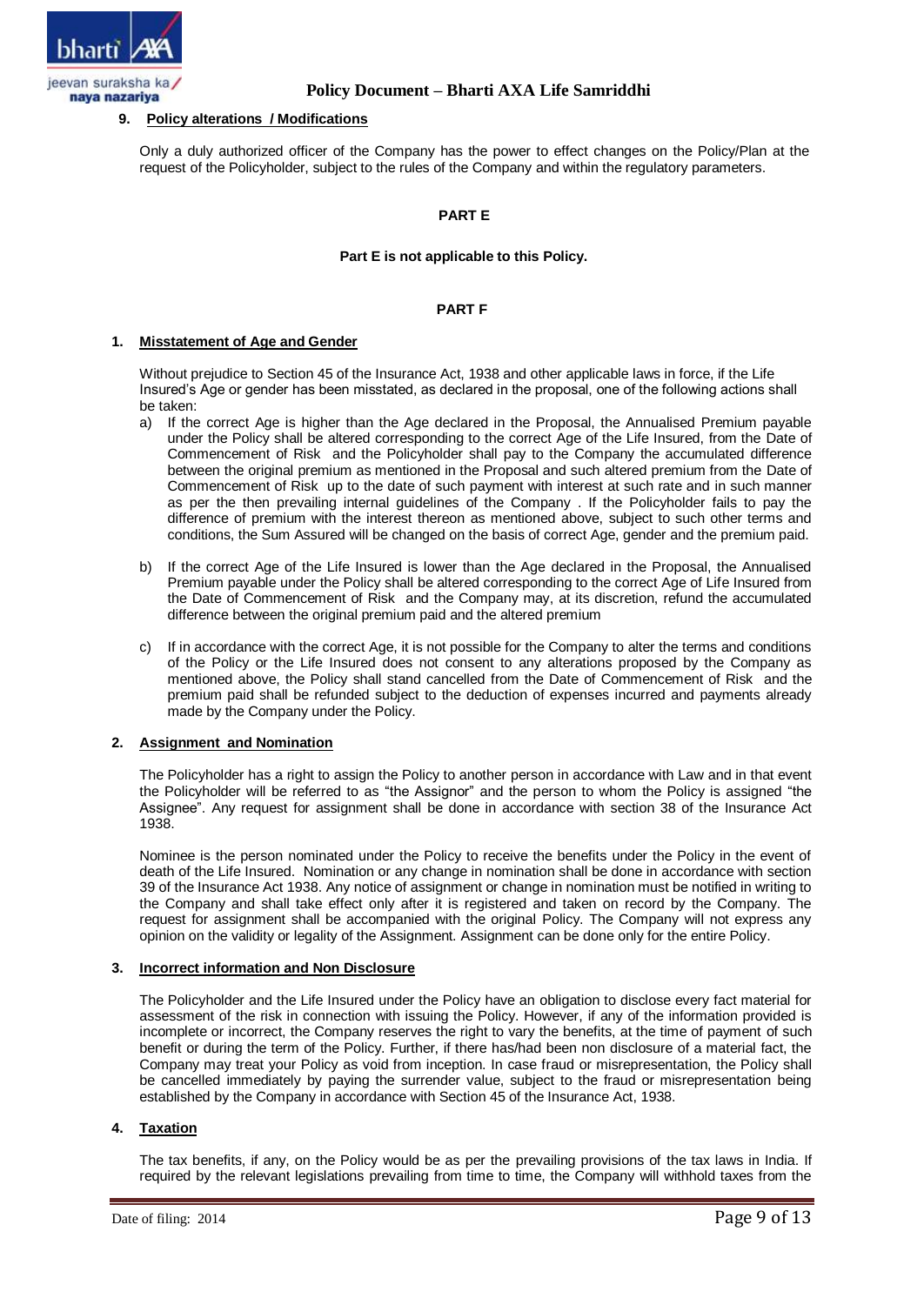

benefits payable under the Policy. The Company reserves the right to recover statutory levies including service tax by way of adjustment of the premiums paid by the Policyholder.

# **5. Notices**

Any notice to be given to the Policyholder under the Policy will be issued by post or electronic mail or telephone facsimile transmission to the latest address/es/fax number/email of the Policyholder available in the records of the Company.

## **6. Currency and Place of Payment**

All payments to or by the Company will be in Indian rupees and shall be in accordance with the prevailing Exchange Control regulations and other relevant laws in force in India.

## **7. Mode of communication**

The Company and the Policyholder may exchange communications pertaining to the Policy either through normal correspondence or through electronic mail and the Company shall be within its right to seek clarifications / to carry out the mandates of the Policyholder on merits in accordance with such communications. While accepting requests / mandate from the Policyholder through electronic mail, the Company will comply with the provisions of Information Technology Act 2000 and/ or such other applicable laws in force from time to time, with prior approval from authority.

### **8. Governing Laws & Jurisdiction**

The terms and conditions of the Policy document shall be governed by and shall be subject to the laws of India. The parties shall submit themselves to the jurisdiction of the competent court/s of law in India in respect of all matters and disputes which may arise out of in connection with the policy document and / or relating to the Policy.

### **9. Term used and its meaning**

Any term not otherwise defined in this Policy document shall have the meaning ascribed to it under Policy as defined here in Part B (j). If a particular term is not defined or otherwise articulated either in the Policy document or under the Policy, endeavor shall be to impart the natural meaning to the said term in the context in which it is used.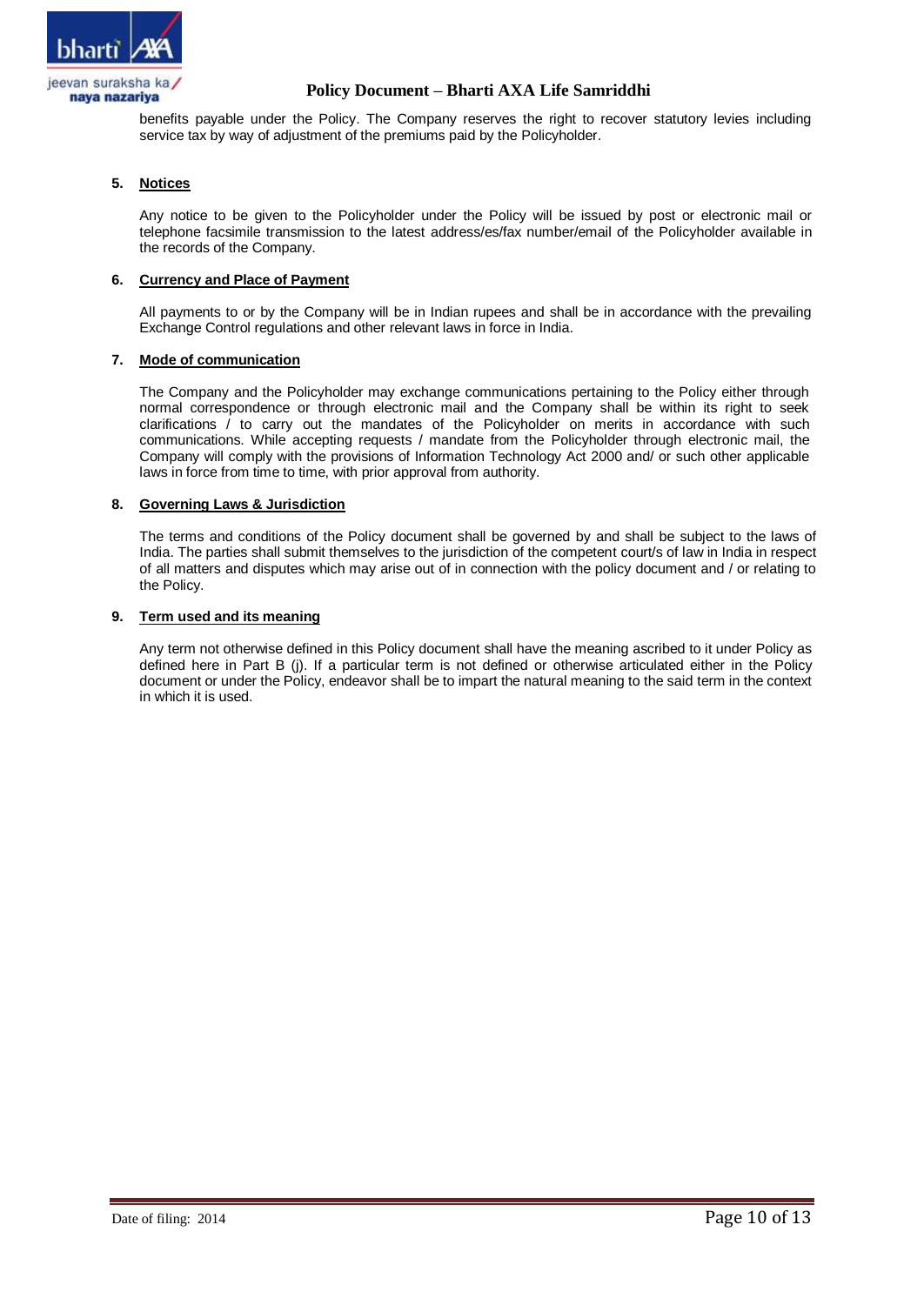

## **PART G**

## **1. Customer Service**

You can seek clarification or assistance on the Policy from the following:

- The Agent from whom the Policy was bought
- The Customer Service Representative of The Company at toll free no. 1800 102 4444
- SMS "SERVICE" to 56677
- Email: service@bharti-axalife.com
- Mail to: Customer Service

Bharti AXA Life Insurance Company Ltd. Unit No. 601 & 602, 6th Floor Raheja Titanium, Off Western Express Highway, Goregaon (E), Mumbai-400 063

### **2. Grievance Redressal Procedure**

### **Step 1: Inform us about your grievance**

In case you have any grievance, you may approach our Grievance Redressal Cell at any of the belowmentioned helplines:

- Lodge your complaint online at www.bharti-axalife.com
- Call us at our toll free no. 1800 102 4444
- Email us at complaints.unit@bharti-axalife.com
- Write to us at:

Grievance Redressal Cell Bharti AXA Life Insurance Company Ltd. Unit No. 601 & 602, 6th floor, Raheja Titanium, Off Western Express Highway, Goregaon (E), Mumbai-400 063

 Visit our nearest branch and meet our Grievance Officer who will assist you to redress your grievance/ lodge your complaint.

## **Step 2: Tell us if you are not satisfied**

In case you are not satisfied with the decision of the above office you may contact our Grievance Officer within 8 weeks of receipt of the resolution communication at any of the below-mentioned helplines:

- Write to our Grievance Officer at: Bharti AXA Life Insurance Company Ltd. Unit No. 601 & 602, 6th floor, Raheja Titanium,
	- Off Western Express Highway,
	- Goregaon (E), Mumbai-400 063
- Email us at cro@bharti-axalife.com

You are requested to inform us about your concern (if any) within 8 weeks of receipt of resolution as stated above, failing which it will be construed that the complaint is satisfactorily resolved.

### **Step 3: If you are not satisfied with the resolution provided by the company**

In case you are not satisfied with the decision/ resolution of the Company, you may approach the Insurance Ombudsman. The complete list of Insurance Ombusdsman is appended below in Appendix I or please visit the website mentioned below for latest list of Insurance Ombudman:

- www.bharti-axalife.com
- [www.irdaindia.org/ombudsmenlist](http://www.irdaindia.org/ombudsmenlist)

For informative purpose and for your ready reference, the relevant clauses of the Insurance Act,1938 are reproduced below:

#### **Section 41 of the Insurance Act, 1938:**

**(1)** "No person shall allow or offer to allow, either directly or indirectly, as an inducement to any person to take out or renew or continue an insurance in respect of any kind of risk relating to lives or property in India, any rebate of the whole or part of the commission payable or any rebate of the premium shown on the policy, nor shall any person taking out or renewing or continuing a policy accept any rebate, except such rebate as may be allowed in accordance with the published prospectus or tables of the insurer:

**Provided** that acceptance by an insurance agent of commission in connection with a policy of life insurance taken out by himself on his own life shall not be deemed to be acceptance of a rebate of premium within the meaning of this sub-section if at the time of such acceptance the insurance agent satisfies the prescribed conditions establishing that he is a *bona fide* insurance agent employed by the insurer.

**(2)** Any person making default in complying with the provisions of this section shall be punishable with fine which may extend to five hundred rupees."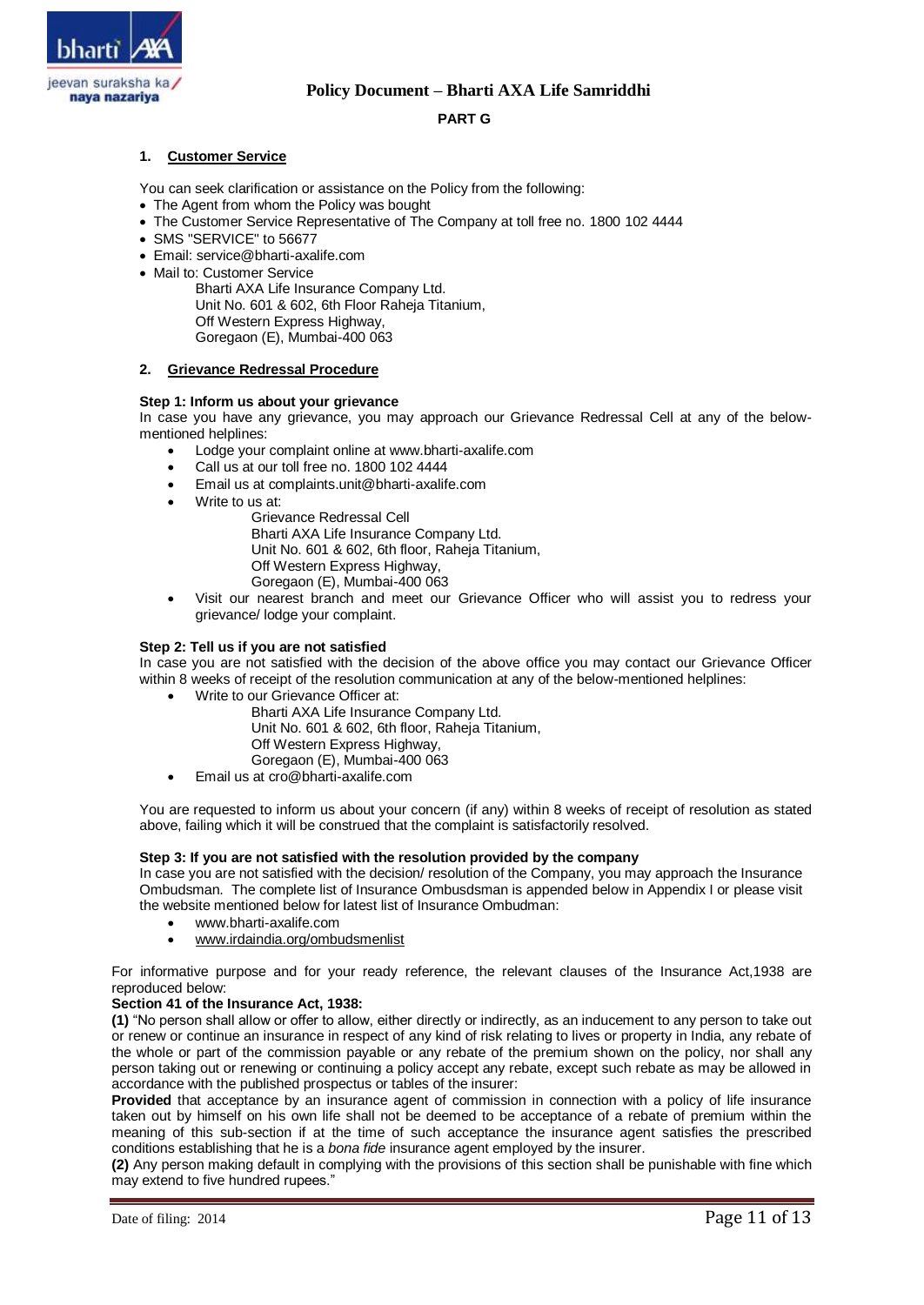

### **Section 45 of Insurance Act, 1938:**

No Policy of Life Insurance effected before the commencement of this Act shall after the expiry of two years from the date of commencement of this Act and no Policy of Life Insurance effected after the coming into force of this Act shall, after the expiry of two years from the date on which it was effected be called in question by an Insurer on the ground that the statement made in the proposal or in any report of a medical officer, or referee, or friend of the Life Insured, or in any document leading to the issue of the Policy, was inaccurate or false, unless the Insurer shows that such statement was on a material matter or suppressed facts which it was material to disclose and that it was fraudulently made by the Policyholder and that the Policyholder knew at the time of making it that the statement was false or that it suppressed facts which was material to disclose:

**Provided** that nothing in this section shall prevent the Insurer from calling for proof of Age at any time if he/she is entitled to do so, and no Policy shall be deemed to be called in question merely because the terms of the Policy are adjusted on subsequent proof that the Age of the Life Insured was incorrectly stated in the proposal.